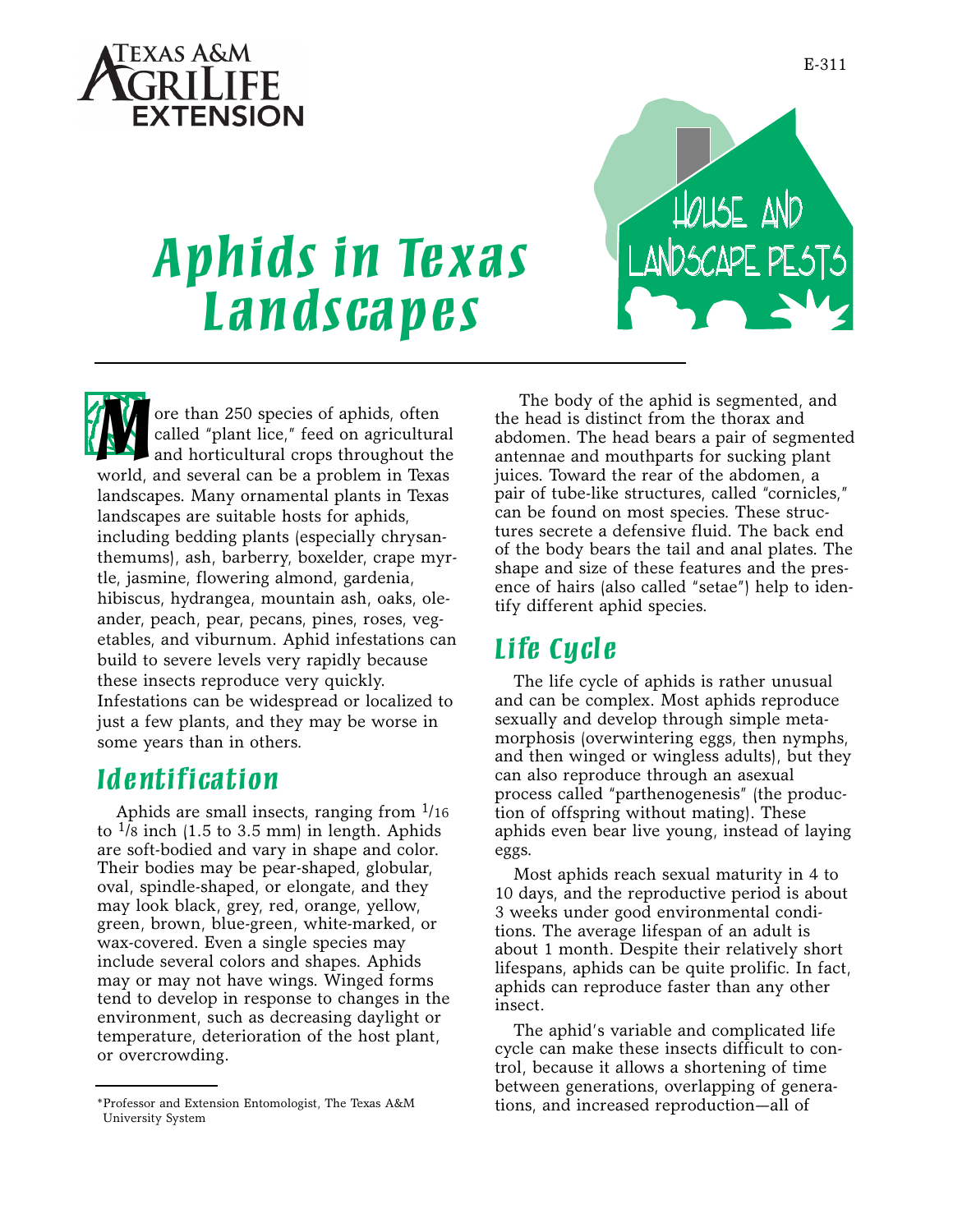which can increase the rate of development of resistance to insecticides.

Occasionally, an aphid species seems to disappear from one type of plant only to reappear some time later. This may be due to a process called "host plant alternation." These aphids use one plant as the "primary host" for reproduction. Another plant, perhaps a distantly related one, is used as a "secondary host" for parthenogenetic reproduction. Migrants returning to the primary host are winged males and winged parthenogenic females which produce egg-laying sexual females. Later on, winged parthenogenic females return to the secondary host. Some species have lost their host-alternating behavior and have a complete life cycle on a herbaceous secondary-host plant. Both parthenogenesis and host alternation have enabled aphids to exploit food plants, particularly short-lived herbaceous ones. However, many cosmopolitan species are now able to live all year round parthenogenetically on secondary crop hosts, and some have spread to areas where their original (primary) hosts do not even occur.

# *Damage to Plants*

Aphids draw sap from plant tissue (phloem) using mouthparts adapted for piercing and sucking. Some aphids feed on foliage, while others feed on the twigs, limbs, branches, fruits, flowers, or roots of plants. Some species inject toxic salivary secretions into plants as they feed. If left unchecked, aphids can stunt plant growth, deform and discolor leaves and fruit, or cause galls to form on leaves, stems, and roots.

As aphid populations develop, infestation sites become littered with empty "skins" (exoskeletons) that the aphids shed during molting. Some species also produce large amounts of white waxy filaments that cover their bodies and litter infested plant parts.

Many aphid species secrete a sticky substance called "honeydew," which is similar to sugar water. This energy-rich anal secretion falls on leaves and other objects below the infestation. A fungus called "sooty mold" (*Capnodium* spp.) colonizes on honeydew-covered surfaces, causing them to be covered with a black coating. As a result, sunlight is unable to reach the leaf surface, which

restricts photosynthesis which produces the plant sugars. Honeydew-covered surfaces, including car exteriors, decks, and sidewalks, become sticky and blackened with sooty mold.

Honeydew also attracts ants, flies, and other insects. Some aphid species depend heavily on ants for survival and dispersal. The honeydew-loving ants "tend" the aphids and prey upon natural enemies and unhealthy aphids. Ants also carry aphids to uninfested parts of plants. Some ants (*Lasius* spp.) even harvest and overwinter the eggs of the corn root aphid (*Aphis maidiradicis*).

Certain aphids are important vectors (spreaders) of plant diseases, particularly viruses. The cotton aphid is known to transmit more than 50 plant viruses, and the green peach aphid more than 100.

# *Monito ring Population Levels*

Aphid populations are best monitored by routine (once or twice a week) visual inspections of plants that are potential hosts. Aphids can occur anywhere on the plants, but they are often found on the underside of the lea ves or on the new growth. Yellow sticky cards, available from garden stores and nurseries, are effective tools for monitoring winged aphid populations, particularly in greenhouses.

# *Common Species of Aphids in Texas Landscapes*

Many aphid species attack landscape plants in Texas. A few of the more common ones are described below.

# **Cotton or Melon Aphid,** *Aphis gossypii* **Glover**

Adult aphids (shown in Figure 1) are winged or wingless, soft-bodied, yellow to dark green, and  $\frac{1}{16}$  inch or less in size. Winged forms have a black head and thorax and hold their wings in a roof-like position over the back of the body.

**Life cycle**. Wingless adults overwinter in protected areas, such as field debris and soil, and feed on weed hosts. In the greenhouse,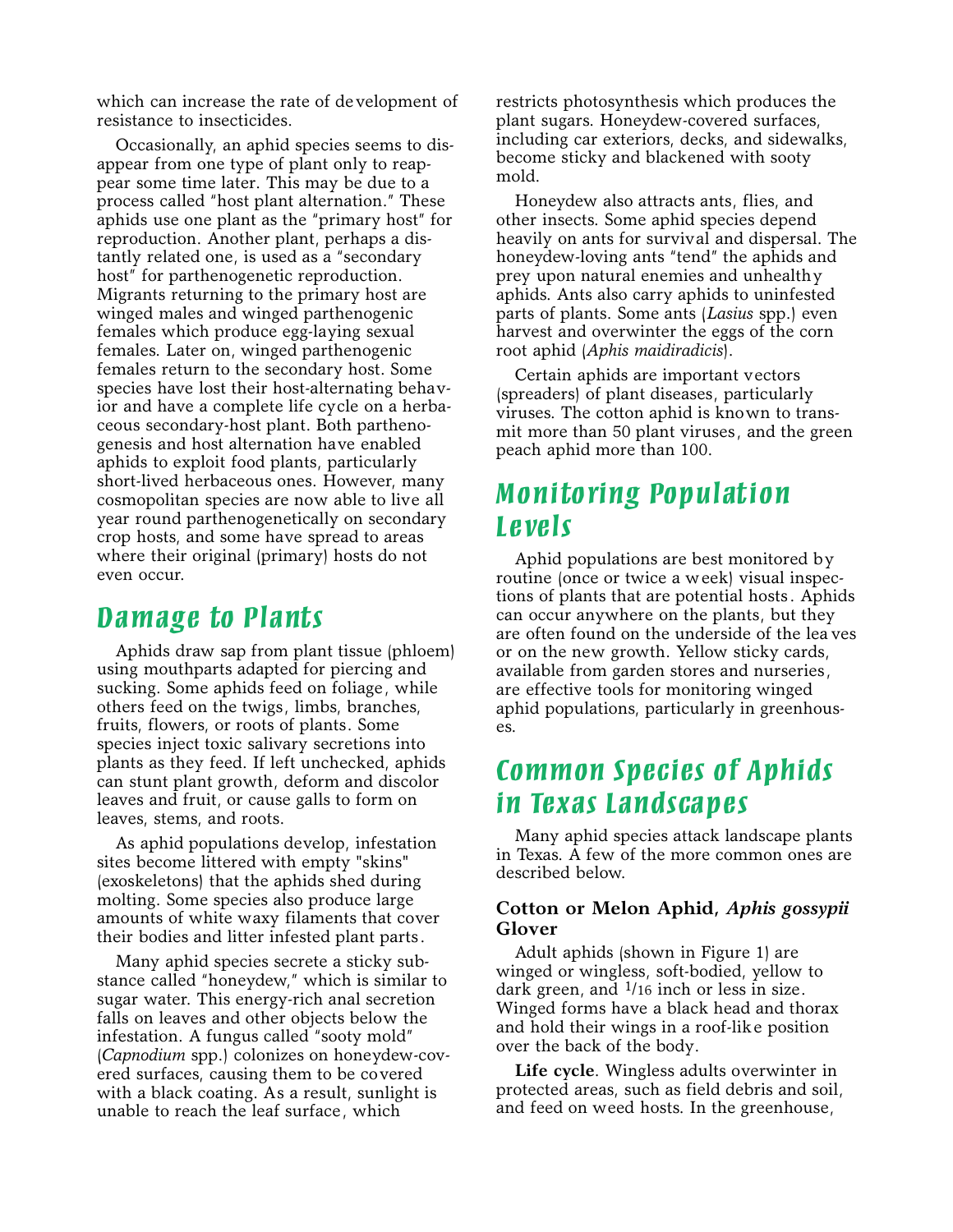

*Figure 1. Cotton or melon aphid. Figure 2. Green peach aphids.*

they can be active year-round. In the spring, winged females fly to suitable host plants and produce live nymphs through parthenogenesis. Nymphs develop through several stages (instars) before becoming mostly wingless adults in 4 to 10 days, depending on the temperature. Winged adults are produced when certain environmental conditions occur. Many overlapping generations can occur each year.

**Habitat and food sources**. This species feeds on a wide variety of plants (members of 25 plant families!) including begonia, catalpa, citrus, ground ivy, gardenia, hydrangea, vegetables, violets, and weeds. Feeding causes distorted growth, as well as reduced growth, quality, and yield. Honeydew excretions are colonized by sooty mold, causing plants to become unsightly and stressed. Numerous skins shed by developing aphids are also unsightly. These aphids are also important vectors of some plant viral diseases.



# **Green Peach Aphid,** *Myzus persicae* **(Sulzer)**

Also known as tobacco or spinach aphid, adults of this species (shown in Figure 2) are small, usually less than  $\frac{1}{8}$  inch long. The body varies in color from pink to green, sometimes with three darker stripes down the back, and the head supports long antennae and red eyes. Adult aphids may be winged or wingless. The development of wings is usually triggered by environmental changes.

**Life cycle**. In Texas, female green peach aphids produce three to six fully formed young a day for several weeks. There may be 30 generations each year. In cooler areas, these aphids overwinter as black, shiny eggs on the bark of peach, plum, apricot, and cherry trees.

**Habitat and food sources**. The green peach aphid has a wide range of host plants , including peaches, vegetables, and ornamental crops (flowering and bedding plants including chrysanthemums).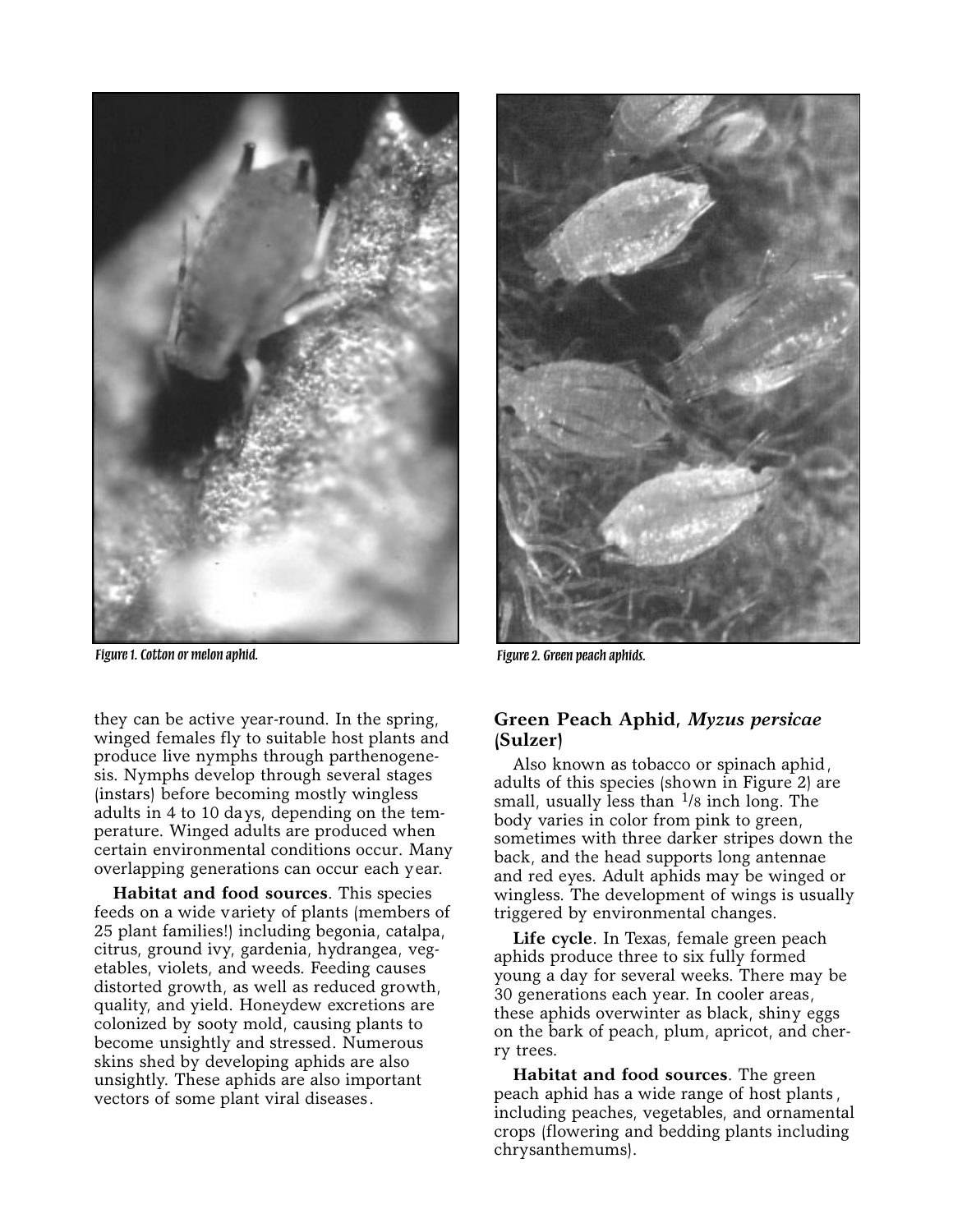

*Figure 3. Crape myrtle aphids. Figure 4. Crape myrtle aphids.*

# **Crape Myrtle Aphid,** *Tinocallis kahawaluokalani* **(Kirkaldy)**

Adults (shown in Figures 3 and 4) are  $\frac{1}{16}$ inch long, light green to yellow, with black spots and body markings. On winged forms, the second abdominal segment has a doublepronged hump. Wings are clear with dark markings, and they are held in a roof-like position over the back of the body. Some adults are wingless. Nymphal stages are yellow and wingless.

**Life cycle**. Female aphids produce live young, particularly during the summer months. Nymph and adult stages can be found on host plants throughout the year, but appear to build up in higher numbers during the hot summer months.

**Habitat and food sources**. This aphid specifically infests crape myrtle. Much of the sap withdrawn from the plant is directly eliminated as honeydew, which becomes infested with sooty mold, producing a dry-looking



black coating on the leaf surface. Heavily discolored leaves drop prematurely. The severity of infestations varies from year to year, because populations are affected by environmental conditions and the presence of predaceous insects. Crape myrtles were originally imported from Asia, and this aphid species may have been imported with its host. No parasites are known to attack this aphid in Texas, but many lady beetles and other predators commonly eat them.

# **Oleander Aphid,** *Aphis nerii* **Boyer de Fonscolombe**

This is a bright yellow aphid with black legs and cornicles (shown in Figure 5).

**Life cycle**. These aphids first appear on new shoots, buds, and foliage in the spring. Large populations develop over the summer.

**Habitat and food sources**. Host plants are restricted to oleander, butterfly weed, and milkweed. These aphids do not usually affect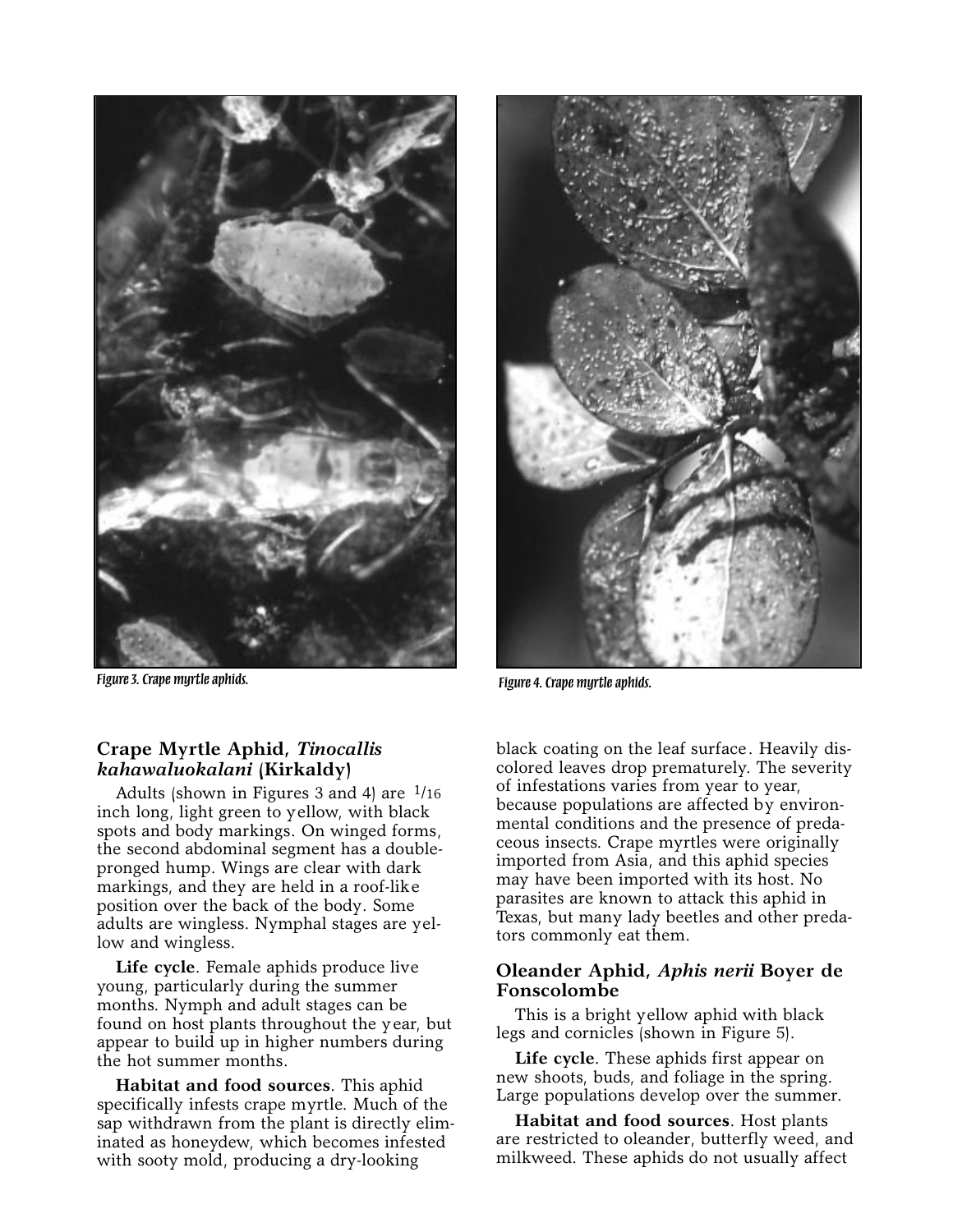

*Figure 5. Oleander aphids.*

plant health, although their high numbers and the accumulation of sooty mold associated with honeydew can be a nuisance and unsightly. In most cases, many oleander aphids become infested with a parasitic wasp, *Lysiphlebus testaceipes* (Cresson). Infested, or parasitized, aphids swell, turn brown, and die. The wasp cuts a hole in the back of the aphid's abdomen to emerge.

# *Management Considerations*

Most aphid populations are moderated by natural controls that include environmental stresses (such as high winds, heavy rains, and extreme temperatures) and natural enemies (such as lady beetles, green lacewings, syrphid fly larvae, damsel bugs, braconid and chalcid wasps, and parasitic fungi). In some cases, doing nothing is the best course of action, because populations naturally build

up and decline quickly, particularly when high numbers of natural enemies are present. However, any aphid may be considered a potential pest when conditions are favorable for reproduction and disease transmission. The reproduction rate of aphids depends upon food quality, host plant species, moisture, and temperature. Good horticultural and agronomic cultural methods can help discourage aphid outbreaks.

A list of biological control agents, nonchemical methods, and insecticides for suppressing aphid infestations on ornamental plants is presented in Table 1. When control is necessary, using biological, non-chemical, and least-toxic methods of aphid suppression is encouraged. Dislodging the aphids by spraying the host plants with water at high pressure may be an ideal way to control them on house plants and in small plantings. Also, some natural enemies can be purchased from commercial insectaries and released to help reduce aphid numbers.

Insect growth regulators, microbial insecticides, and insecticidal soaps can help to control aphids while having the least impact on natural enemies (also known as biological control agents). Insect growth regulator products do not kill fully developed, adult aphids. Instead, they work by preventing the insects' development and are most effective when applied when populations first appear.

Most insecticides are applied to plants as a foliar spray or as a soil treatment. Some foliar sprays (acephate, dimethoate) and soil treatments (disulfoton, imidacloprid, oxamyl) are "systemic insecticides." These products are taken up by the plant and make its tissues and fluids toxic to the feeding aphids. Nonsystemic, contact insecticides must be applied to all infested plant surfaces for best results, because they must come into direct contact with the insects. Several applications at 7- to 10-day intervals, or as instructed by the product label, may be needed before an acceptable level of control is achieved.

In agriculture and nursery crop production, chemical control of certain aphid species is difficult because the aphids have become resistant to certain insecticides. Using some insecticides can even cause aphid populations to dramatically increase after the application is made, possibly because they destroy the aphid's natural enemies or because the aphids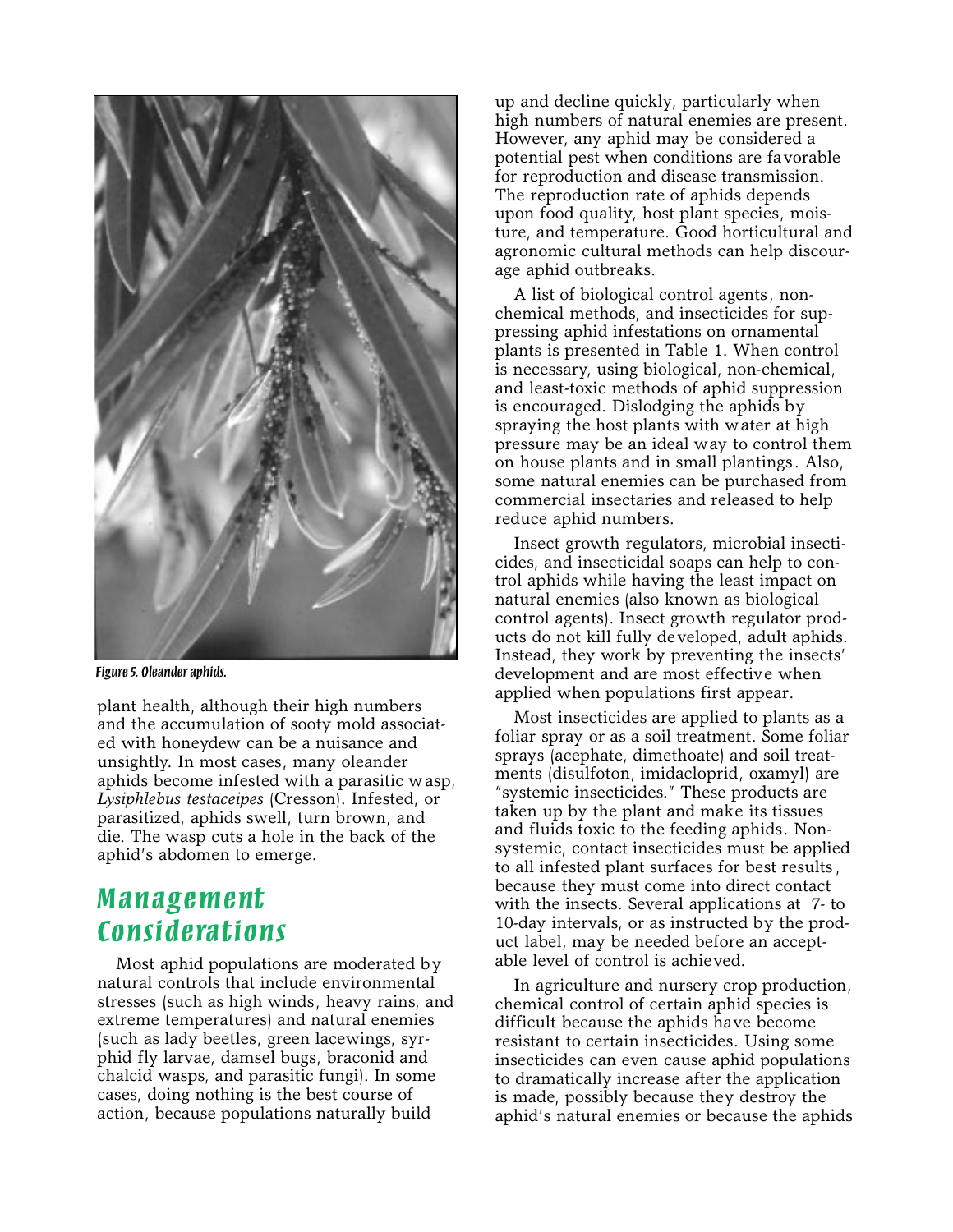| are resistant. Carefully monitor the results<br>from any insecticides applied and stay<br>informed as to which compounds perform<br>well. | B-1300, "Managing Insect and Mite Pests in<br>Vegetable Gardens"               |
|-------------------------------------------------------------------------------------------------------------------------------------------|--------------------------------------------------------------------------------|
|                                                                                                                                           | B-1305, "Texas Guide for Controlling<br>Insects on Commercial Vegetable Crops" |
| For more information about aphids and<br>their management, refer to these Texas<br>Agricultural Extension Service publications:           | B-5041, "Homeowner's Fruit and Nut<br>Spray Schedule"                          |
| B-1238, "Managing Insect and Mite Pests of<br>Commercial Pecans in Texas"                                                                 | L-2004, "Insect and Related Pests of African<br>Violets"                       |
|                                                                                                                                           | L-2088. "Insects and Related Pests of Roses"                                   |

## **Table 1. Methods of Controlling Aphids on Ornamental Plants.\***

## **Class of Control Method**

**Type**

**Examples**

#### **Biological Control Agents**

#### **Predators**

*Chrysoperla carnea* and *C. rufilabris* (green lacewing larvae and adults) *Hippodamia convergens* (convergent lady beetle) *Aphidoletes aphidimyza* (predatory midge) *Coccinella septempunctata* (lady beetle) *Orius* spp. (minute pirate bug)

## **Parasitic wasps**

*Aphelinus abdominalis Aphidius colmani Aphidius matricariae Ephedrus cerasicola*

### **Pathogens**

See Microbial Insecticides below.

# **Non-Chemical Methods**

High-pressure water sprays Screen barriers Non-host or resistant or tolerant plant species, cultivars, or varieties

## **Insecticides**

**Insecticidal Soaps and Oils:** These materials trap and suffocate small, soft-bodied insects and damage the waxy layer on their exoskeletons, causing their bodies to dessicate (dry out).

**insecticidal soap** Safer® M-Pede® **horticultural oil** SunSpray Ultra-Fine Spray Oil® **neem oil** Triact® 90EC **soybean oil** petroleum oil

**dormant and summer oils**

**Insect Growth Regulators:** These materials affect developing insects only and do not kill adults.

#### **azadirachtin**

Azatin® Neemazad® BioNeem®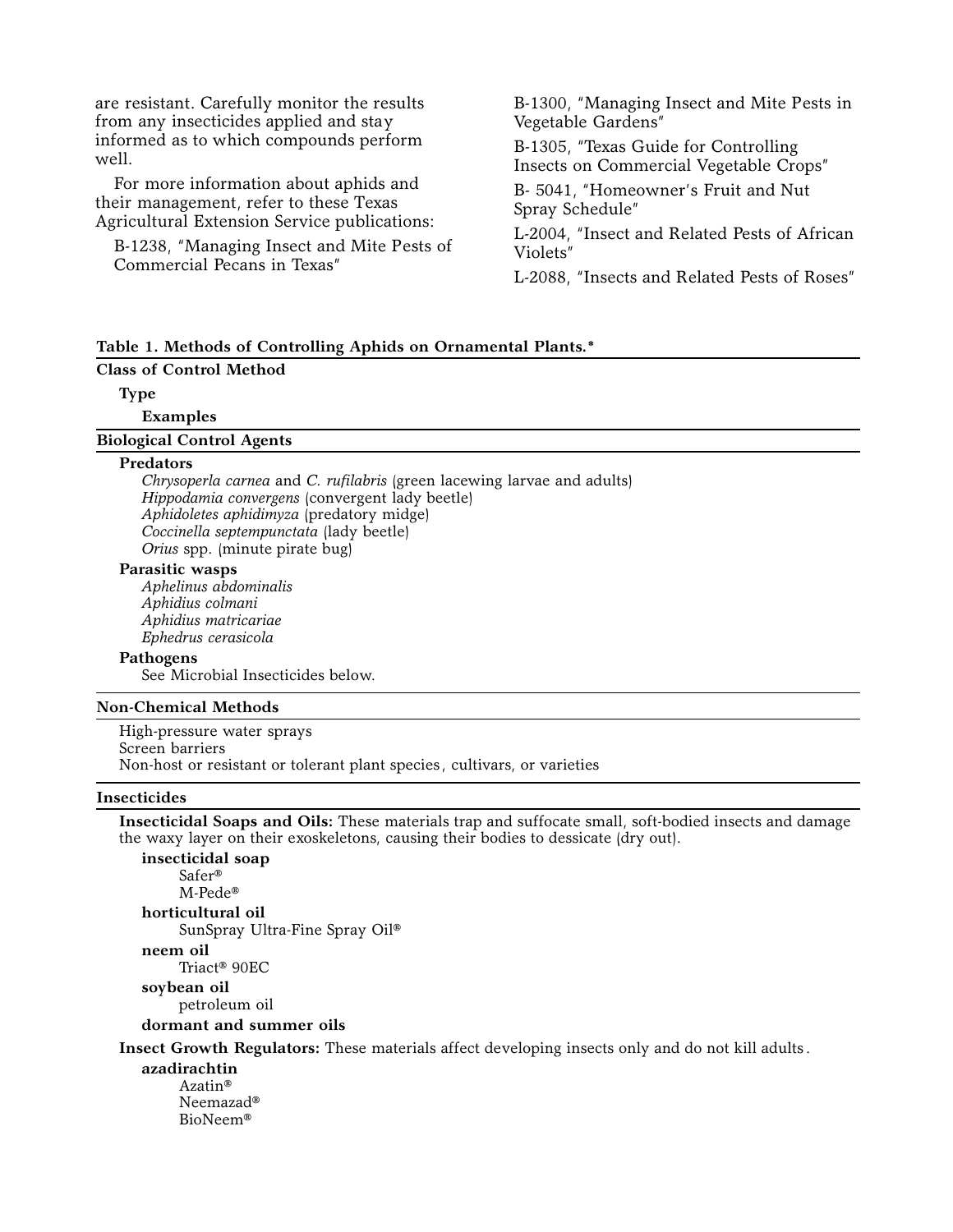## **Table 1. Methods of Controlling Aphids on Ornamental Plants.\* (continued)**

# **Class of Control Method**

**Type**

**Examples**

**Insecticides (continued) fenoxycarb**  Preclude® **kinoprene** Enstar® **Microbial Insecticides (Fungi, Bacteria, Viruses)** *Beauvaria bassiana* **JW-1** Naturalis® (fungus) **Botanical (Plant-Derived) Insecticides pyrethrins** Pyrenone® X-clude PT® 1600A Pyrocide® **nicotine rotenone Derivatives of Pyrethrins:** These products destabilize nerve cell membranes and quickly kill arthropods contacted, but are quickly deactivated and have little residual activity. **resmethrin sumethrin Pyrethroids:** These products destabilize nerve cell membranes but are much more stable and can persist in the environment longer than pyrethrins and their derivatives. **bifenthrin cyfluthrin es-fenvalerate fenpropathrin fluvalinate lambda-cyhalothrin permethrin Chlorinated Hydrocarbons:** These materials destabilize nerve cell membranes, preventing them from transmitting nervous impulses. **endosulfan** Thiodan® **lindane Carbamates:** These materials inhibit cholinesterase and prevent the transmission of nerve impulses. **bendiocarb** Dycarb® Ficam® **carbaryl** Sevin® **methiocarb** Mesurol® **oxamyl Organophosphates:** These products inhibit cholinesterase and prevent the transmission of nerve impulses. **acephate**  Orthene® **chlorpyrifos** Dursban®